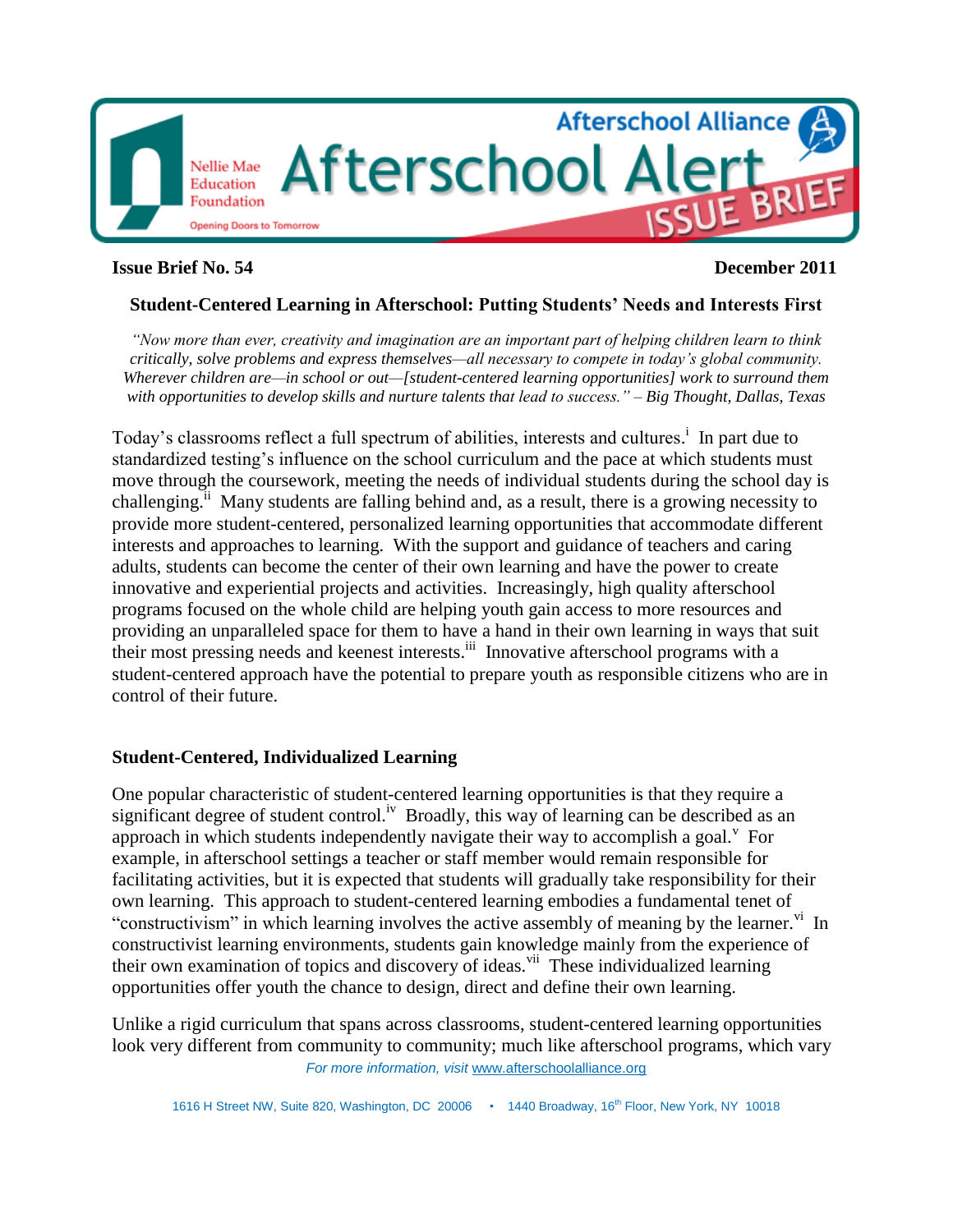widely depending on the needs of the students and families served. Student choice and voice is widely recognized as an important characteristic of afterschool, which makes the afterschool setting a perfect fit for student-centered learning. According to the Council of Chief State School Officers, the opportunity to be the active agent in one's own learning is a strong characteristic of student-centered learning, but oftentimes, it is the also the intentional design of the learning environment that enables individualized learning opportunities.<sup>viii</sup> This issue brief highlights a spectrum of afterschool programs that are intentionally designed to provide studentcentered learning opportunities, each with its own unique approach.

Student-centered afterschool programs support student success by providing new experiences for youth who are yearning to explore their own interests in a safe, supportive learning environment. Afterschool plays an important role as a safe space for youth to stretch their imaginations and pursue individual interests and projects.<sup>ix</sup> Through afterschool and summer programming, youth have access to a variety of opportunities where they can apply what they learn in the classroom in out-of-school settings.<sup>x</sup> When youth are engaged in individualized, project-based, studentdriven activities they have the opportunity to explore a wide range of topics such as the arts, digital media, STEM, college prep and more. The flexibility of student-centered afterschool programs accommodates different approaches to meeting student needs while providing learning experiences in which students master proficiency. Moreover, afterschool offers a less formal time and space for youth to learn about and take action on the issues and subjects that they care most about. This type of programming supports student success by:

- o Promoting a collaborative environment where youth are learning with and from each other in safe and trusting spaces. $\frac{x^{i}}{i}$
- o Allowing students to progress at their own pace to set and achieve their individual goals.
- o Strengthening partnerships between youth and their surrounding communities including the school district, local businesses and community-based organizations.<sup>xii</sup>
- o Giving youth a voice to communicate with the world around them and make a difference.
- o Offering project-based learning to engage students' critical thinking skills.

#### **Learning Anything, Anywhere, Anytime**

In student-driven environments, the children participating often take on the responsibility for organizing, analyzing and synthesizing their learning goals. Dedicated teachers support youth through this process and go on to provide access to necessary resources for students to accomplish their goals. Through student-centered learning opportunities, youth can work together to discover the world, address issues, find solutions and present outcomes.<sup>xiii</sup>

Individualized learning opportunities outside of the school day also enhance community involvement and strengthen relationships between afterschool providers and schools, businesses, universities and community-based organizations. These partnerships serve to support studentcentered, student-driven projects.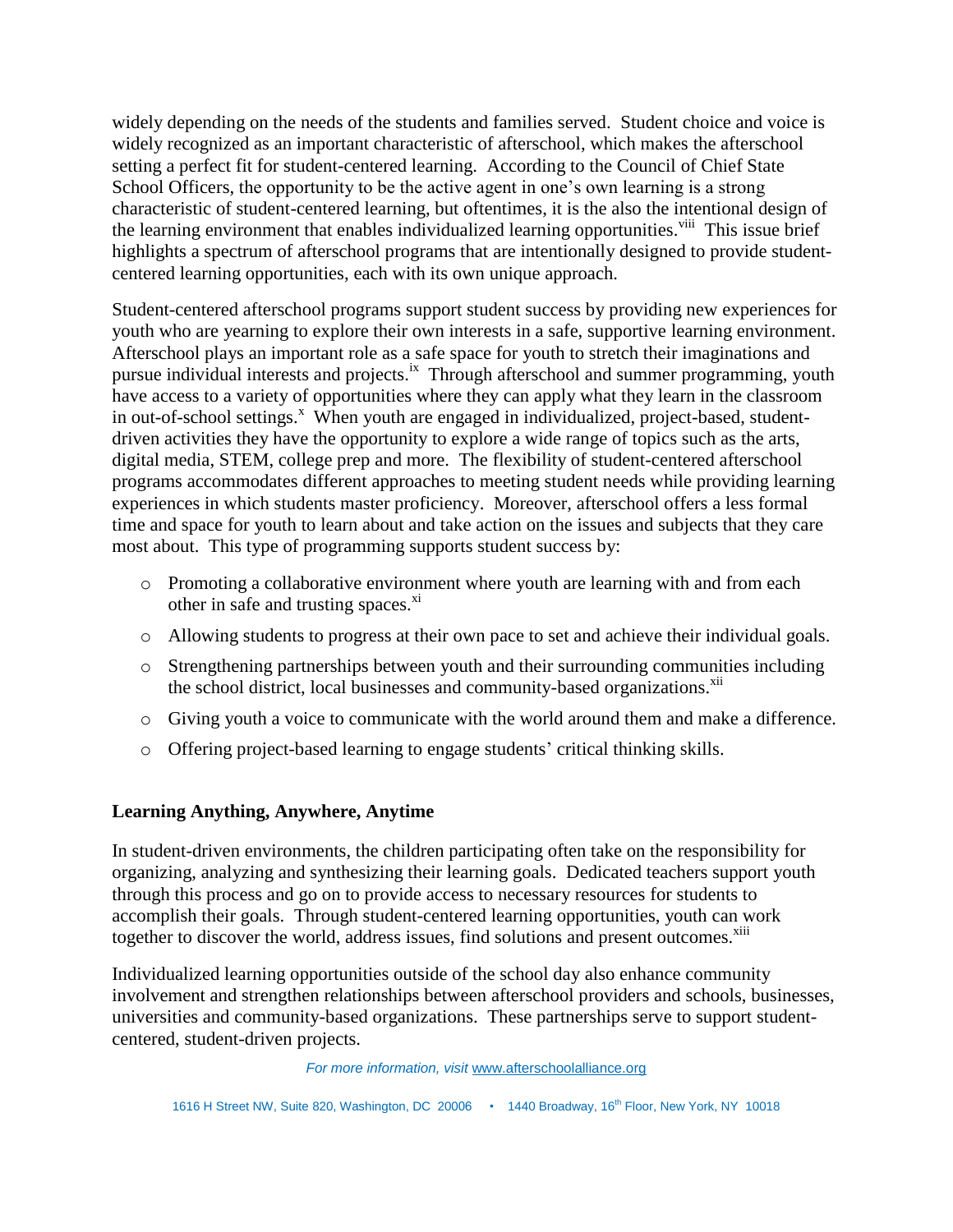The **New Hampshire Extended Learning Opportunities Program (NH ELO)** is a statewide initiative that focuses on creating student-centered learning opportunities for high school youth. In this unique program students can earn academic credits for learning opportunities that take place outside the regular school day. With the support and guidance of a teacher and other caring adults from the community, students can personalize their extended learning opportunities by matching up credit requirements with their own personal interests and a community organization that oversees the learning opportunity. For instance, a student can fulfill an English/language arts credit and also discover a passion for performance art and poetry through a student-centered learning opportunity hosted by a local establishment such as the Bridge Cafe.<sup>xiv</sup> Through involvement with the Bridge Café, NH ELO students researched slam poetry, composed reflective writing assignments and put on a public presentation for their classmates, teachers, staff and local café patrons. As a result of this experience, students not only gained a stronger understanding of vocabulary, rhyme and meter, but they also received academic credit by demonstrating what they learned based on proficiency standards. <sup>xv</sup> In addition, they helped strengthen the partnership between the high school and a local business and gained interpersonal and business skills that will prepare them for future careers.

Student-centered learning opportunities like those offered at NH ELO offer youth some freedom to choose their own activities. Student-centered approaches can take place in a variety of formats including apprenticeships, community service, independent studies, science projects, online courses, internships and performing groups. By connecting their interests with academic topics, students are engaging in a range of real life experiences that can shape their future. For NH ELO, community partners are a significant element in the creation of supportive environments.<sup>xvi</sup> Expanded learning opportunities offered before-school, afterschool and during summer enable schools and districts to capitalize on the expertise of community partners and maximize their capacity to support student success. This approach to student-centered, individualized learning promotes learning after school in a number of ways by providing:

- o Deeper understandings of visual and graphic arts
- o Critical thinking skills to independently synthesize new ideas
- o Field research skills to nurture budding interests and passions
- o Self-direction and a safe place to make intellectual detours
- o Cultural competency to develop healthy relationships with other diverse students
- $\circ$  Fluency in technology to collect research and present projects in innovative ways<sup>xvii</sup>

*For more information, visit* www.afterschoolalliance.org

1616 H Street NW, Suite 820, Washington, DC 20006 • 1440 Broadway, 16<sup>th</sup> Floor, New York, NY 10018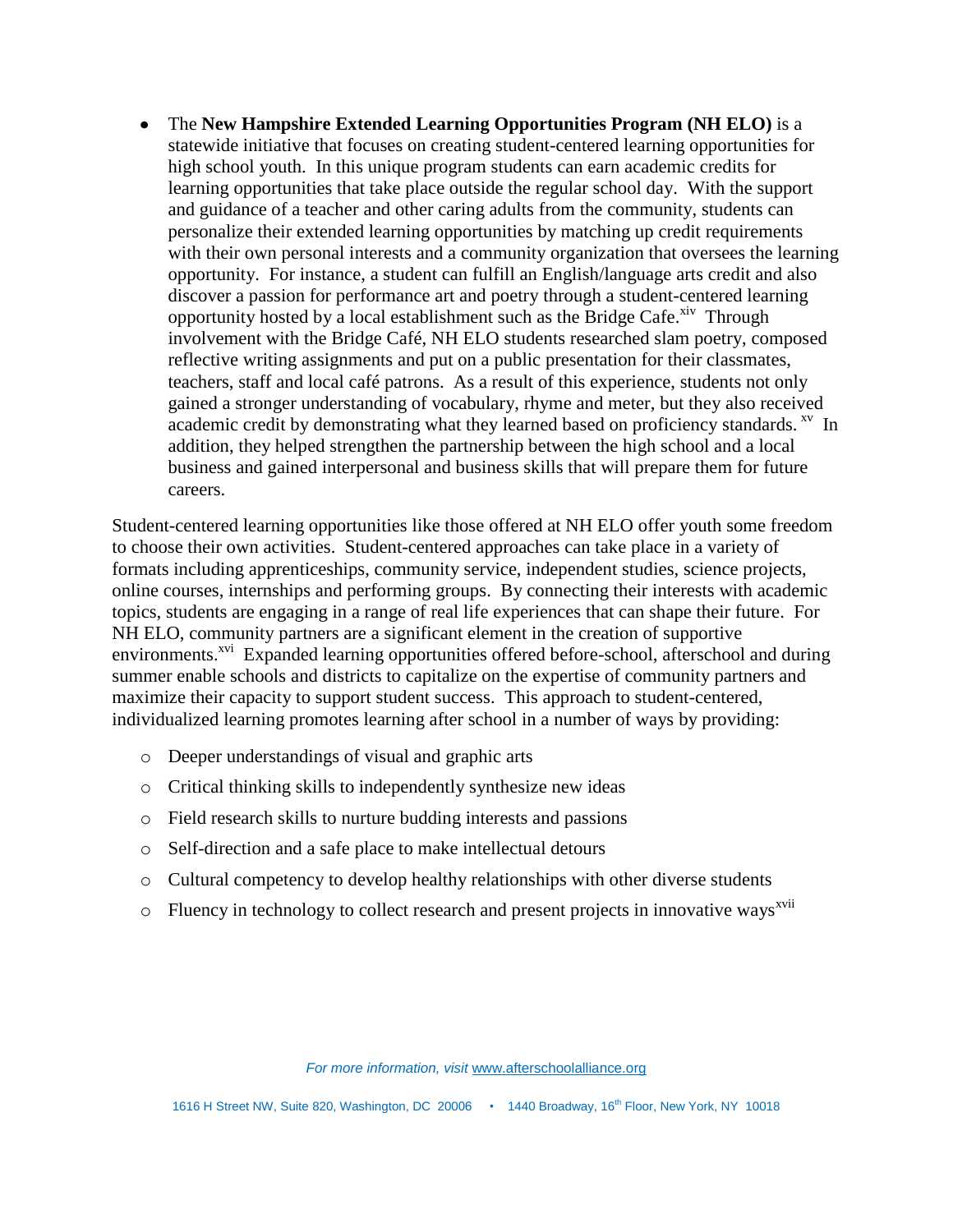# **Student-Centered Learning and Afterschool: Multiple Approaches to Putting Students Needs and Interests at the Heart of Learning**

While New Hampshire is clearly ahead of many other states and communities in offering student-centered learning in afterschool, many other programs across the country are recognizing the importance of putting students' needs and interests at the heart of program design. There are a wide variety of afterschool approaches to providing enriching, student-centered learning experiences that inspire youth to develop new skills, build self-confidence and pursue budding passions.

**Big Thought** in Dallas, Texas, organizes a citywide initiative called Thriving Minds that brings together committed organizations to change the way children learn and to support student success. Big Thought brings together a host of community resources to offer afterschool and summer programs in arts, science and technology—all based on student interest and demand. In Thriving Minds, students choose from and participate in a variety of activities that keep them engaged with fun, hands-on activities. As students learn new skills, they also enhance their creative thinking, problem solving and selfexpression through a curriculum that is aligned with state education standards.<sup>xviii</sup> By providing support for the whole child, Thriving Minds' student-centered programming promotes creative thinking, project-based learning and experimentation while simultaneously strengthening school and community partnerships.<sup>xix</sup>

Afterschool settings can provide valuable access to technology resources and increase student engagement with the community. Afterschool programs are recognizing the important role that technology can play in allowing students to take command over their learning, appropriately pace their learning and provide access to learning resources that would be otherwise unavailable in the community.<sup>xx</sup>

**YouMedia** in Chicago, Illinois, is a freeform space for high school teens to participate in a variety of digital learning opportunities after the school day ends. Youth are immersed in digital media and technology resources such as computers, video cameras, science equipment and even an in-house recording studio. $\overline{x}^{x}$  Through the collaboration and creativity of community partners, youth participants learn how to design, build and showcase their digital media skills. Equipped with access to a wide set of educators, including teachers, parents, librarians, music experts and mentors, YouMedia participants have the ability to create and become the masterminds of their own work. YouMedia projects are a culmination of student-driven interactions and require a high degree of student initiative and culpability.<sup> $xxi$ i</sup> Whether they are producing their own music tracks, putting on a play or creating an art exhibit, youth are responsible for creating, accessing, analyzing and evaluating each of their projects from start to finish. Centered on cultural relevance, YouMedia participants are learning the importance of technology in their daily lives.<sup>xxiii</sup>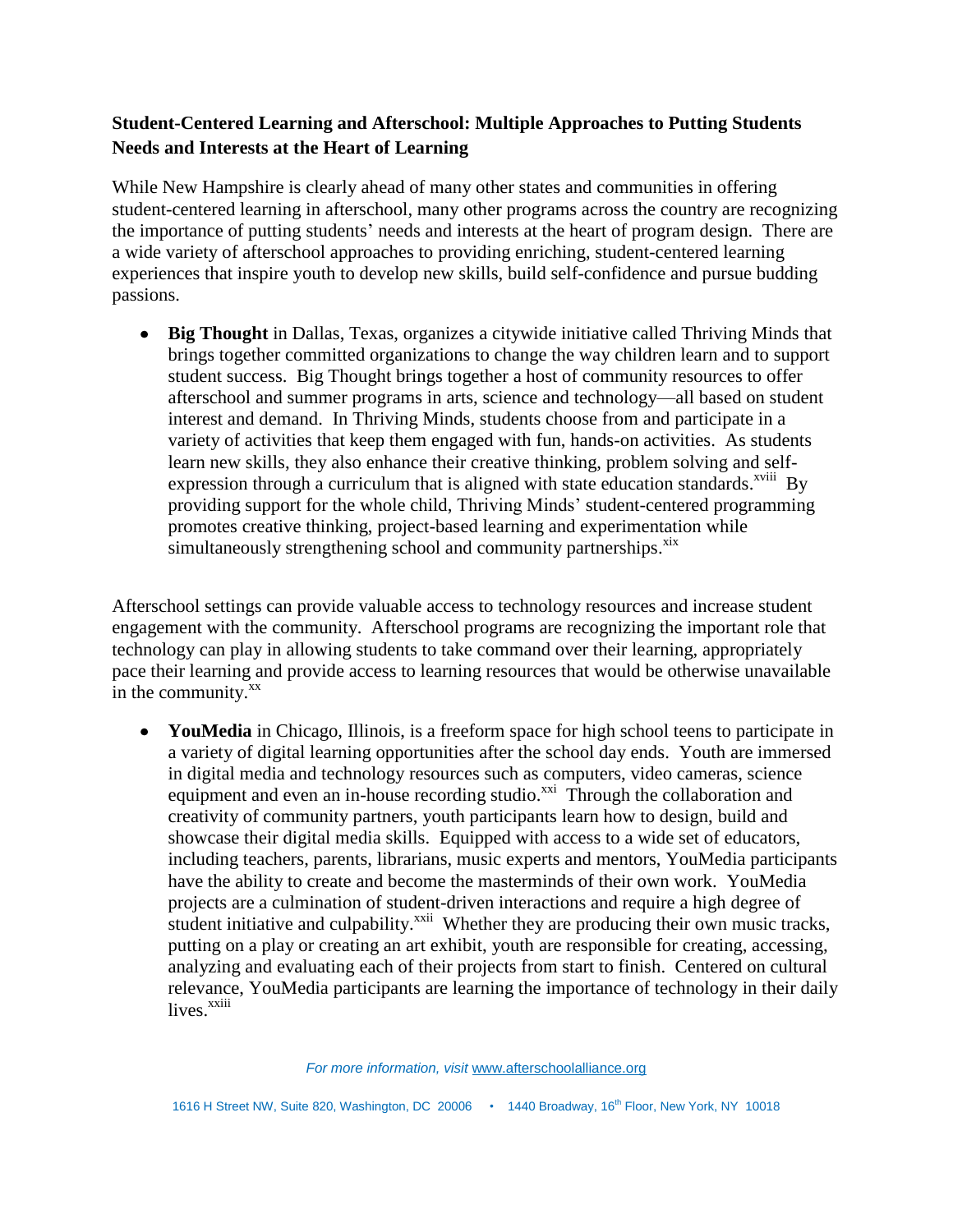Student-centered afterschool programs also have the unique opportunity to offer programming in areas that meet specific needs. For example, hard-to-reach older youth can benefit from access to programming that challenges and supports them in new developmental stages. $^{xxiv}$  High school students can benefit from additional support structures offered in afterschool that help them set goals and plan for the future, enhance their ability to cope with their new roles and responsibilities, and give them a greater understanding of their identity, strengths and weaknesses.<sup>xxv</sup>

**College Track** in the Bay Area, California, is a nonprofit organization that is dedicated to providing comprehensive support services after school to underserved high school aged youth. The College Track support structure is comprised of three core areas: Academic Affairs, Student Life and College Affairs.<sup>xxvi</sup> Within these program tracks, afterschool participants attend directed and intentional study sessions such as academic advising, tutoring, enrichment workshops, ACT and SAT preparation, leadership development, and college support; each students' track is personalized based on his/her needs and interests. While focused on providing these personalized learning plans for youth, the College Track curriculum simultaneously fosters leadership and opportunities for youth to demonstrate mastery.<sup>xxvii</sup> As a result, College Track increases high school graduation, college eligibility and enrollment, and college graduation rates in under-resourced communities.

Through student-centered afterschool programs, youth can gain a wealth of skills that help lead to successful futures and often simultaneously enable youth to give back to the community. Afterschool programs that provide opportunities for youth to be active members of their community can foster a strong sense of purpose in students, leading to increased community engagement and self-worth. <sup>xxviii</sup> In student-centered afterschool programs across the country, youth are gaining knowledge and key skills in a variety of different fields including business, arts, and science, technology, engineering and math (STEM). These programs reap rewards for both the student participants and the greater community.

• **After School Conservation Club** in New York City focuses on service learning and environmental education for urban youth. In collaboration with United Neighborhood Houses, The After-School Corporation and the New York State Department of Environmental Conservation, elementary-aged students participate in individualized environmental science projects after school. Participants engage in hands-on experiential learning opportunities to learn about nature in their neighborhoods and address community needs.<sup>xxix</sup> These student-centered activities include testing water quality, creating flower beds and butterfly gardens, dissecting owl pellets, recycling, and composting. Additionally, participants go on field trips to nearby rivers and watersheds to enhance learning about environmental concepts. The After School Conservation Club promotes environmental literacy and provides student-centered learning opportunities that challenge youth to experience, and help support, their surroundings in new ways.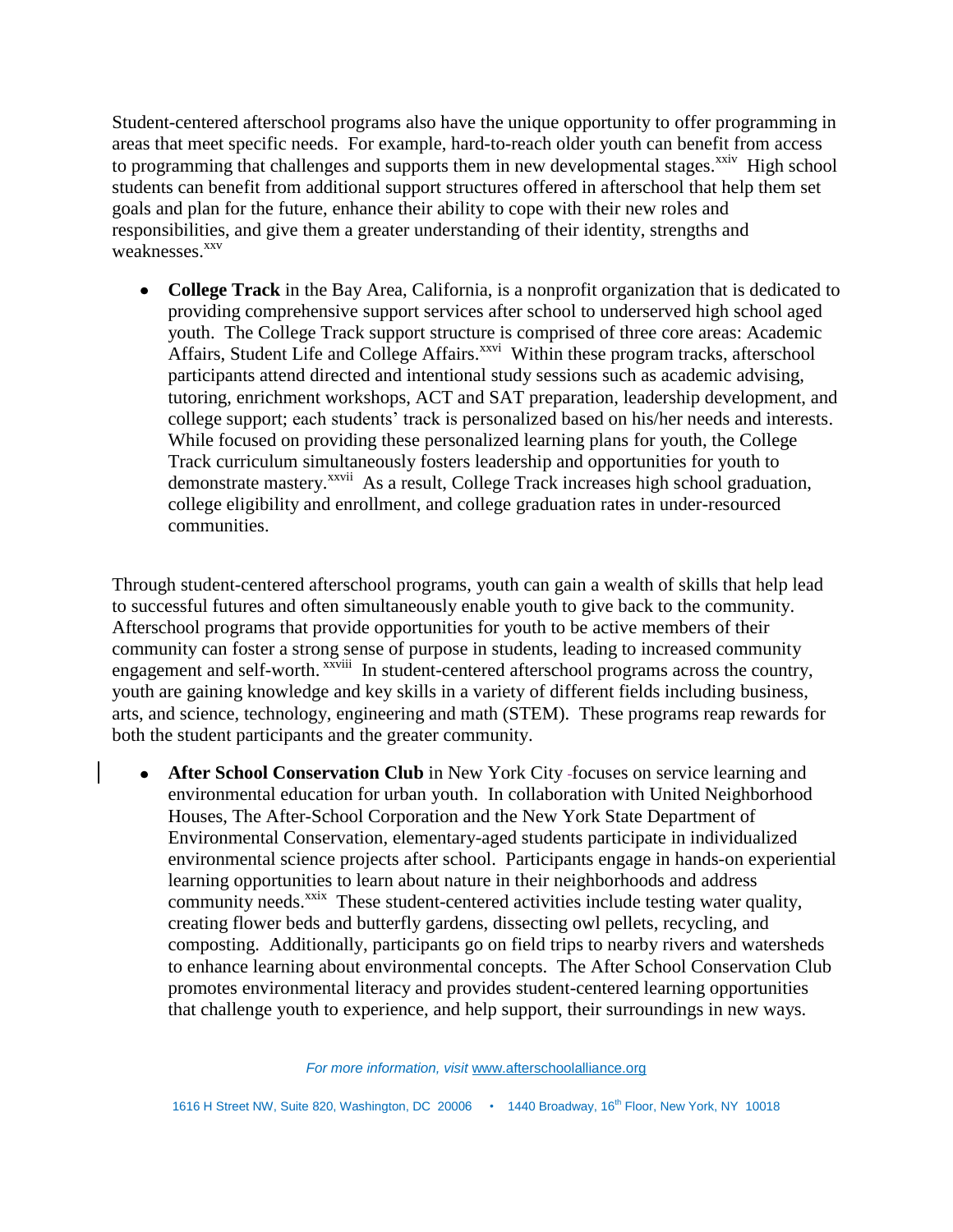By and large, youth participants are the ones benefitting from student-centered, student-driven learning by broadening their horizons, deepening their understanding of topics that are of interest to them and earning course credits. However, programs stand to gain as well. Afterschool and summer learning programs that may be struggling to attract or retain participants should give serious consideration to adopting a student-centered learning approach in order to increase participation rates and successfully meet the needs of youth in the community.

**Temecula Valley Foundation for Excellence in Education** in Temecula, California, works with the Temecula Valley Unified School District to offer fee-based summer courses to help students get a head start and make room in their academic schedule for the regular school year. Credit-bearing classes throughout the summer include health, geography, Spanish II, ceramics and pre-chemistry. By student request, many of the courses offered during the summer are electives that allow students to free up space in their regular school year schedule to focus on higher-level courses. As a result of putting students' needs and interests first and thereby adopting a student-centered learning approach, enrollment increased from 200 students in the first year of offering credit bearing courses to 330 students in the following summer.

## **Student-Centered Tools & Resources**

As evidenced by the diverse examples presented here, any afterschool program can offer a student-centered approach that puts the needs of students first. The following tools and resources provide additional ideas and tips for offering student-centered learning opportunities in afterschool settings.

- o [Buck Institute for Education](http://www.bie.org/) (BIE) is dedicated to improving 21st Century teaching and learning throughout the world by creating and disseminating products, practices and knowledge for effective Project Based Learning. This website has videos, example projects, online tutorials and a forum where educators can learn more about how to integrate project-based learning opportunities to your curriculum.
- o [Digital Media: New Learners of the 21st Century](http://www.pbs.org/programs/digital-media/) offers a video report on the importance of digital literacy for today's youth. The video highlights many examples of studentcentered, student-driven learning opportunities for youth that are taking place after traditional school hours.
- o [Nellie Mae Education Foundation](http://www.nmefdn.org/uploads/Integrating%20Tech%20with%20SCL.pdf) issued a report which provides a comprehensive overview on the benefits of utilizing technology beyond traditional boundaries. The report also highlights the flexibility of what extended learning opportunities have the potential to look like through several examples.
- o [New Hampshire Department of Education –](http://www.education.nh.gov/innovations/elo/index.htm) Extended Learning Opportunities supplies access to the program's presentations where you can learn more about how and why student-centered extended learning opportunities have proven to be an effective tool for New Hampshire high school youth. The website also elaborates on the history and implementation strategies used in promoting a student-centered approach.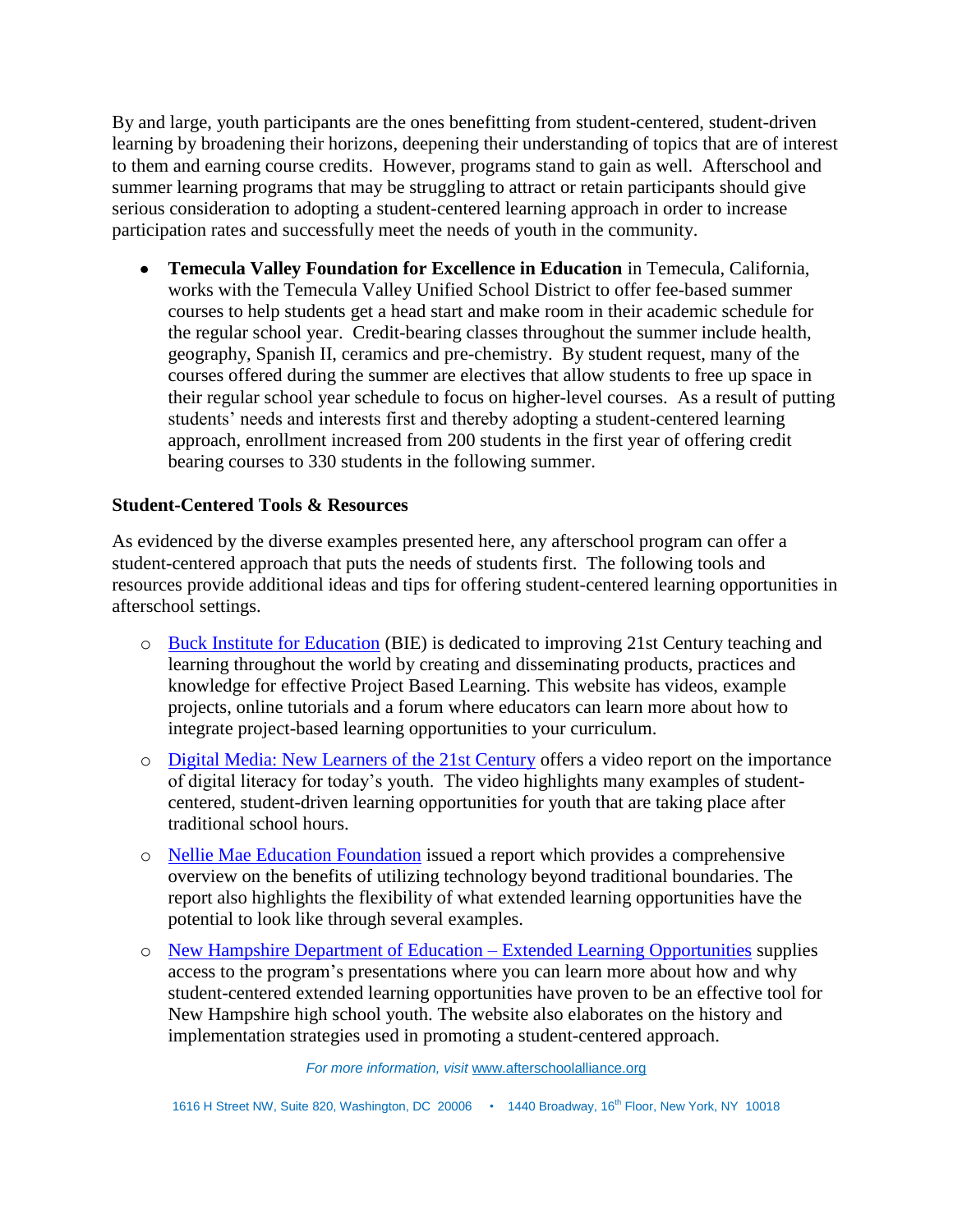#### **Conclusion**

l

Education and youth development leaders across the country have made great strides to create access to individualized learning opportunities outside of the traditional school day.<sup>xxx</sup> Studentcentered approaches to learning acknowledge and respect the wide range of interests, aptitudes and needs of the students while supporting learning. In afterschool settings, student-centered programs empower and enable youth to pursue their own unique interests while also earning course credit and/or strengthening ties to the community. Through the student-centered learning opportunities offered in afterschool, youth can achieve a greater mastery of a broad array of skills needed for success in the 21<sup>st</sup> century and discover interests that will spur creativity and motivate them to succeed. Through participation in afterschool programs that shift the focus to learning and put them more in control, students can be better prepared to compete and thrive in a global, connected world.

- <sup>iv</sup> Horn, M. B. & Staker, H. (2011). The rise of K-12 blended learning. Innosight Institute. Retrieved from [http://www.innosightinstitute.org/innosight/wp-content/uploads/2011/01/The-Rise-of-K-12-Blended-](http://www.innosightinstitute.org/innosight/wp-content/uploads/2011/01/The-Rise-of-K-12-Blended-Learning.pdf)[Learning.pdf](http://www.innosightinstitute.org/innosight/wp-content/uploads/2011/01/The-Rise-of-K-12-Blended-Learning.pdf)
- <sup>v</sup> Glasgow, N. A. (1997). *New curriculum for new times: A guide to student-centered, problem-based learning.* Thousand Oaks, CA: Corwin.
- vi Michael, J. (2006). *How we learn: where's the evidence that active learning works?* Advances in Physiology Education. Vol. 30, p. 159-167. Retrieved from<http://advan.physiology.org/content/30/4/159.full.pdf+html>
- vii Gagnon, G., & Collay, M. (2001). *Constructivist learning design*. Retrieved from [http://web.wnlsd.ca/rocketry/resources/Gagnon\\_Collay\\_ConstructivistLearningDesign.pdf](http://web.wnlsd.ca/rocketry/resources/Gagnon_Collay_ConstructivistLearningDesign.pdf)
- viii The Council of Chief State School Officers (2005). Retrieved from [http://www.ccsso.org/Documents/2005/Summer\\_Learning\\_2005.pdf.](http://www.ccsso.org/Documents/2005/Summer_Learning_2005.pdf)
- ix Noam, G., Biancarosa, G., and Dechausay, N. (2003). *After-school education: approaches to an emerging field*. Cambridge, MA: Harvard Education Press.
- <sup>x</sup> Afterschool Alliance (2010). *Afterschool: middle school and Science, Technology, Engineering and Math (STEM).* Retrieved from [http://www.afterschoolalliance.org/issue\\_briefs/issue\\_stem\\_44.pdf](http://www.afterschoolalliance.org/issue_briefs/issue_stem_44.pdf)
- xi McCombs, B.L. & Vakili, D. (2005). *A learner-centered framework for e-learning.* Teachers College Record Vol. 107, No. 8, p. 1582-1600. Retrieved from<http://www.csupomona.edu/~dolce/pdf/mccombs.pdf>
- <sup>xii</sup> Council of Chief State School Officers, National Conference of State Legislatures, and the national Governors Association Center for Best Practices (2010). *Supporting student success: The promise of expanded learning opportunities.* Retrieved from

[http://www.ccsso.org/Documents/2011/Supporting\\_Student\\_Success\\_2011.pdf](http://www.ccsso.org/Documents/2011/Supporting_Student_Success_2011.pdf)

#### *For more information, visit* www.afterschoolalliance.org

1616 H Street NW, Suite 820, Washington, DC 20006 • 1440 Broadway, 16<sup>th</sup> Floor, New York, NY 10018

<sup>i</sup> Gregory, G. H., & Chapman, C. (2002). *Differentiated instructional strategies: one size doesn't fit all.* Thousand Oaks, CA: Corwin Press.

ii Solley, B. A. (2007). *On standardized testing: an ACEI position paper*. Childhood Education. Vol. 12, No. 4. Retrieved from<https://www.acei.org/images/stories/global-action-center/testingpospap.pdf>

iiiFenichel, M., & Schweingruber, H. A. (2010). *Chapter 9: Connecting and extending opportunities to learn science*. Surrounded by Science: Learning Science in Informal Environments. National Research Council. National Academies Press, Washington, D.C.

xiii Hannafin, M. J., Hill, J. R., & Land, S. M. (1997). *Student-centered learning and interactive multimedia: status, issues, and implications.* Contemporary Education. Vol. 68, No. 2, p. 94-99.

xiv New Hampshire Department of Education - *Extended learning Opportunities. Highlights of the New Hampshire Extended Learning Opportunities (NH ELO) Initiative.* Retrieved from http://www.education.nh.gov/innovations/elo/documents/highlights.ppt